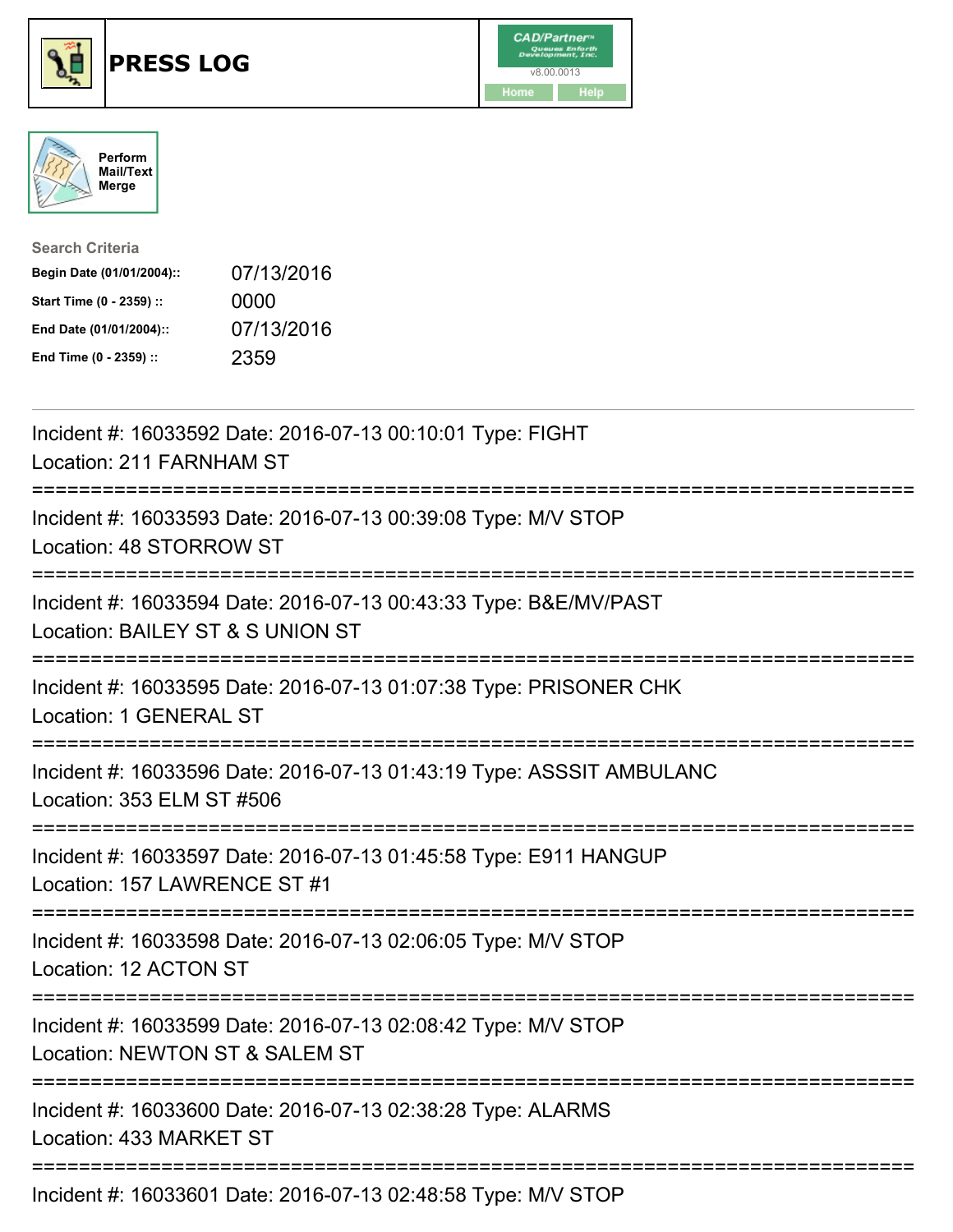| Location: HAVERHILL ST & JACKSON ST                                                                                            |
|--------------------------------------------------------------------------------------------------------------------------------|
| Incident #: 16033602 Date: 2016-07-13 02:51:01 Type: BUILDING CHK<br>Location: RACING CARWASH / 171 JACKSON ST                 |
| Incident #: 16033604 Date: 2016-07-13 02:52:29 Type: M/V STOP<br>Location: BERKELEY ST & JACKSON ST                            |
| Incident #: 16033603 Date: 2016-07-13 02:52:47 Type: TOW OF M/V<br>Location: 101 AMESBURY ST                                   |
| Incident #: 16033605 Date: 2016-07-13 03:05:48 Type: BUILDING CHK<br>Location: COLONY FOODS, INC / 439 HAVERHILL ST            |
| Incident #: 16033606 Date: 2016-07-13 03:20:34 Type: ALARM/BURG<br>Location: BROTHERS PIZZA / 145 LAWRENCE ST                  |
| Incident #: 16033607 Date: 2016-07-13 03:34:44 Type: CK WELL BEING<br>Location: 21 EASTON ST                                   |
| Incident #: 16033608 Date: 2016-07-13 04:10:01 Type: BUILDING CHK<br>Location: RIVERSIDE HOUSE OF PIZZA / 8 S BROADWAY         |
| Incident #: 16033609 Date: 2016-07-13 04:19:03 Type: ALARM/BURG<br>Location: 381 ESSEX ST                                      |
| Incident #: 16033610 Date: 2016-07-13 04:36:25 Type: ALARMS<br>Location: 67 WINTHROP AV                                        |
| Incident #: 16033611 Date: 2016-07-13 04:50:38 Type: BUILDING CHK<br><b>Location: HAWTHORNE WAY</b>                            |
| =================================<br>Incident #: 16033612 Date: 2016-07-13 05:32:00 Type: ALARMS<br>Location: 234 HAMPSHIRE ST |
| Incident #: 16033613 Date: 2016-07-13 06:23:02 Type: M/V STOP<br>Location: BROADWAY & CROSS ST                                 |
| Incident #: 16033614 Date: 2016-07-13 06:38:19 Type: UNWANTEDGUEST<br>Location: 101 S BOWDOIN ST                               |
| ====================<br>Incident #: 16033615 Date: 2016-07-13 06:43:25 Type: WARRANT SERVE                                     |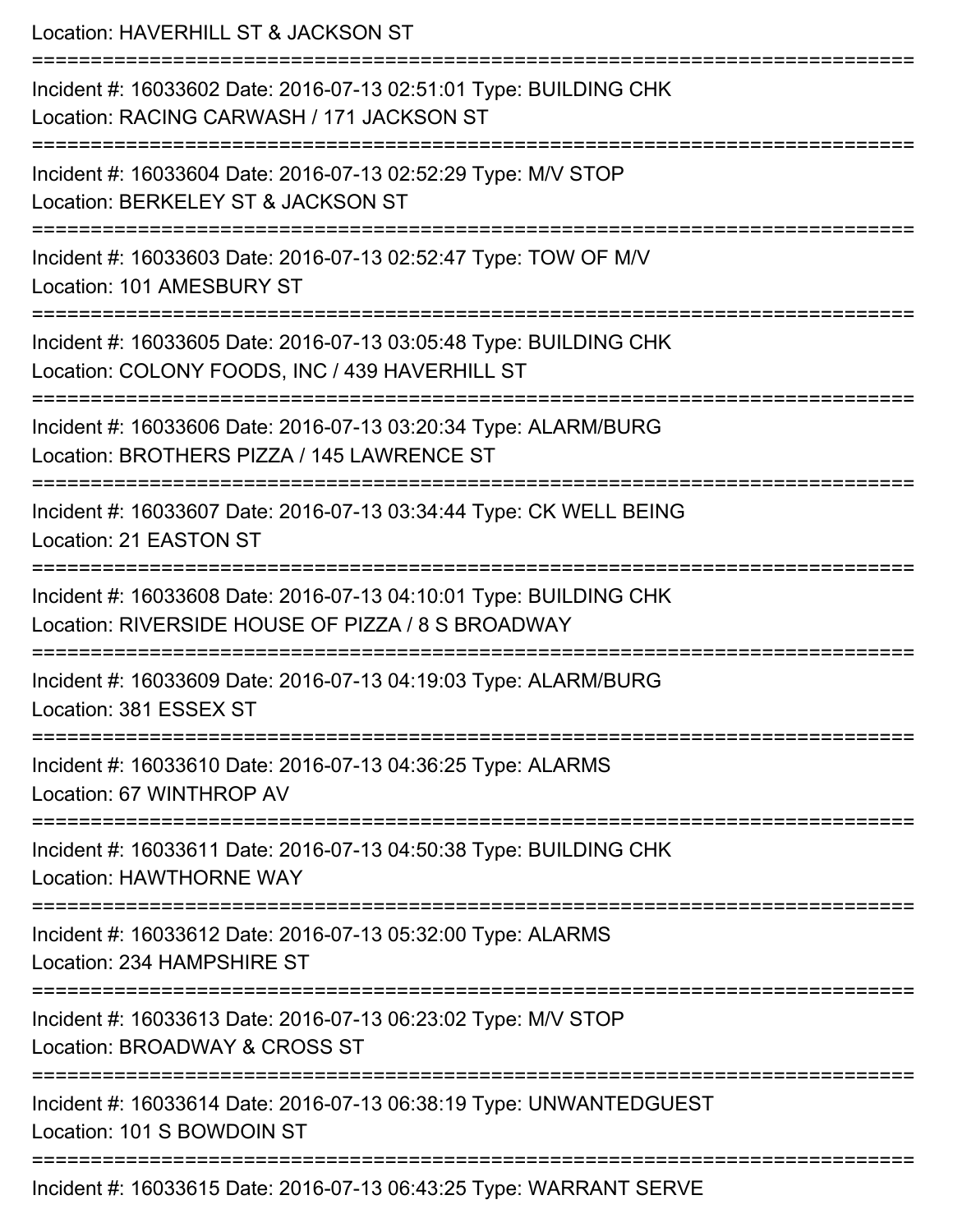| Incident #: 16033616 Date: 2016-07-13 06:52:26 Type: PARK & WALK<br>Location: 0 BROADWAY               |
|--------------------------------------------------------------------------------------------------------|
| Incident #: 16033617 Date: 2016-07-13 07:09:16 Type: M/V STOP<br>Location: 80 MELVIN                   |
| Incident #: 16033618 Date: 2016-07-13 07:11:18 Type: M/V STOP<br>Location: LORING ST & SALEM ST        |
| Incident #: 16033619 Date: 2016-07-13 07:14:39 Type: M/V STOP<br>Location: MAY ST & RAILROAD ST        |
| Incident #: 16033620 Date: 2016-07-13 07:17:47 Type: M/V STOP<br>Location: LORING ST & SHAWSHEEN RD    |
| Incident #: 16033621 Date: 2016-07-13 07:22:24 Type: CLOSE STREET<br>Location: LAWRENCE ST & MYRTLE ST |
| Incident #: 16033622 Date: 2016-07-13 07:23:30 Type: CLOSE STREET<br>Location: LEXINGTON ST & PARK ST  |
| Incident #: 16033623 Date: 2016-07-13 07:29:17 Type: M/V STOP<br>Location: LAWRENCE ST & SUNSET AV     |
| Incident #: 16033624 Date: 2016-07-13 08:08:16 Type: DISORDERLY<br>Location: 205 BROADWAY              |
| Incident #: 16033625 Date: 2016-07-13 08:19:26 Type: STOL/MV/PAS<br>Location: 1098 ESSEX ST            |
| Incident #: 16033626 Date: 2016-07-13 08:37:42 Type: KEEP PEACE<br>Location: MERRIMACK ST & PARKER ST  |
| Incident #: 16033627 Date: 2016-07-13 08:42:31 Type: 209A/SERVE<br>Location: 355 PARK ST               |
| Incident #: 16033628 Date: 2016-07-13 08:43:33 Type: 209A/SERVE<br>Location: 90 LOWELL ST              |
| Incident #: 16033631 Date: 2016-07-13 08:44:03 Type: STOL/MV/PAS                                       |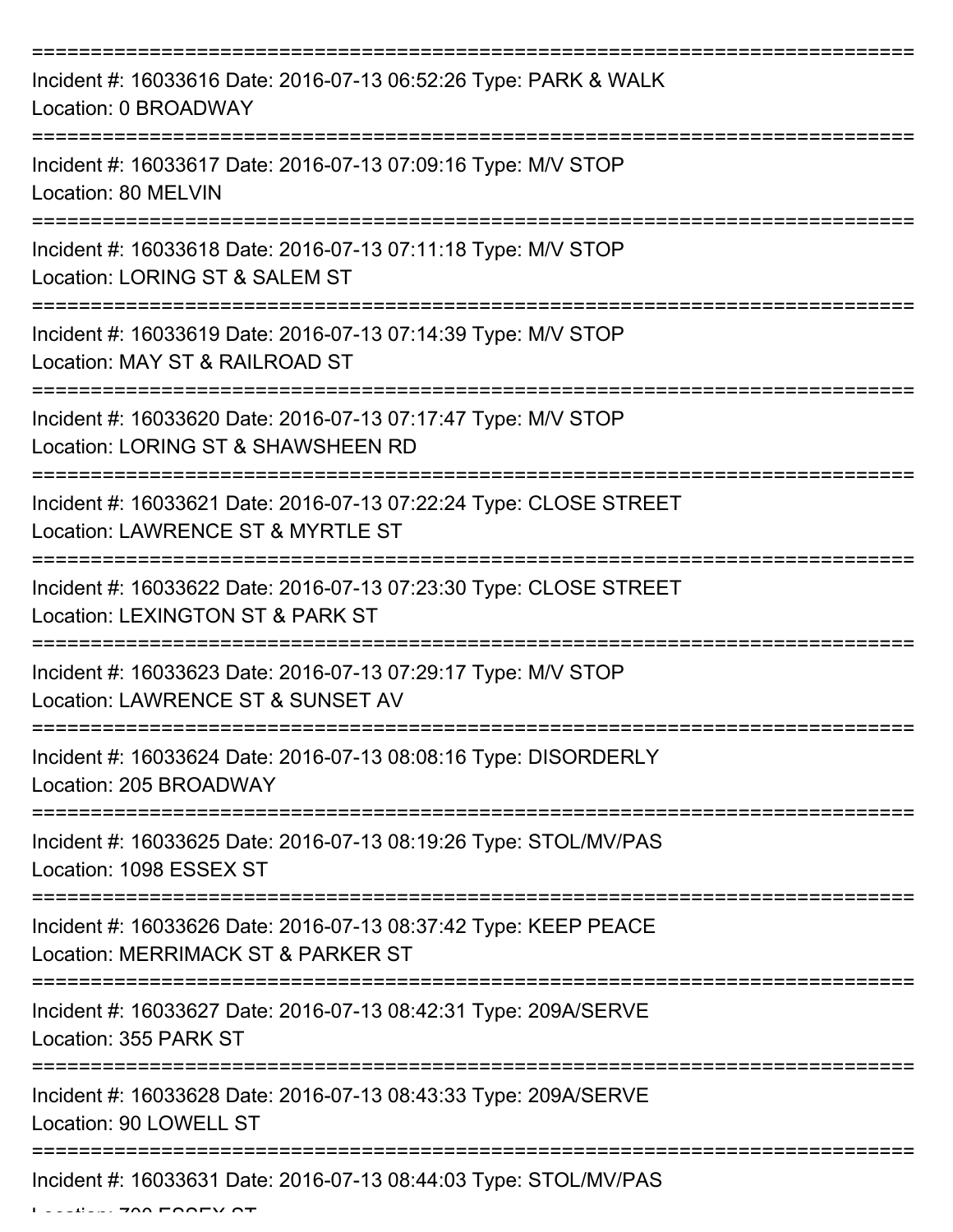| Incident #: 16033629 Date: 2016-07-13 08:44:24 Type: 209A/SERVE<br>Location: 90 LOWELL ST                     |
|---------------------------------------------------------------------------------------------------------------|
| Incident #: 16033630 Date: 2016-07-13 08:45:13 Type: 209A/SERVE<br>Location: 90 LOWELL ST                     |
| Incident #: 16033632 Date: 2016-07-13 08:46:01 Type: 209A/SERVE<br>Location: 90 LOWELL ST                     |
| Incident #: 16033633 Date: 2016-07-13 08:47:11 Type: 209A/SERVE<br>Location: 90 LOWELL ST                     |
| Incident #: 16033634 Date: 2016-07-13 08:48:53 Type: 209A/SERVE<br>Location: 90 LOWELL ST                     |
| Incident #: 16033635 Date: 2016-07-13 08:49:30 Type: 209A/SERVE<br>Location: 73 BROOKFIELD ST                 |
| Incident #: 16033636 Date: 2016-07-13 08:50:44 Type: 209A/SERVE<br><b>Location: 9 SUMMER ST</b>               |
| Incident #: 16033637 Date: 2016-07-13 08:51:50 Type: 209A/SERVE<br>Location: 2 MUSEUM SQ                      |
| Incident #: 16033638 Date: 2016-07-13 08:52:46 Type: 209A/SERVE<br>Location: 90 LOWELL ST                     |
| Incident #: 16033639 Date: 2016-07-13 08:53:35 Type: 209A/SERVE<br>Location: 90 LOWELL ST                     |
| Incident #: 16033640 Date: 2016-07-13 08:54:50 Type: AUTO ACC/UNK PI<br>Location: BROADWAY AV & WASHINGTON ST |
| Incident #: 16033641 Date: 2016-07-13 08:57:14 Type: SUS PERS/MV<br>Location: 40 MONTGOMERY ST                |
| Incident #: 16033642 Date: 2016-07-13 09:13:41 Type: PARK & WALK<br>Location: BRADFORD ST & BROADWAY          |
| Incident #: 16033643 Date: 2016-07-13 09:18:48 Type: 209A/SERVE                                               |

Location: 0 ALBION ST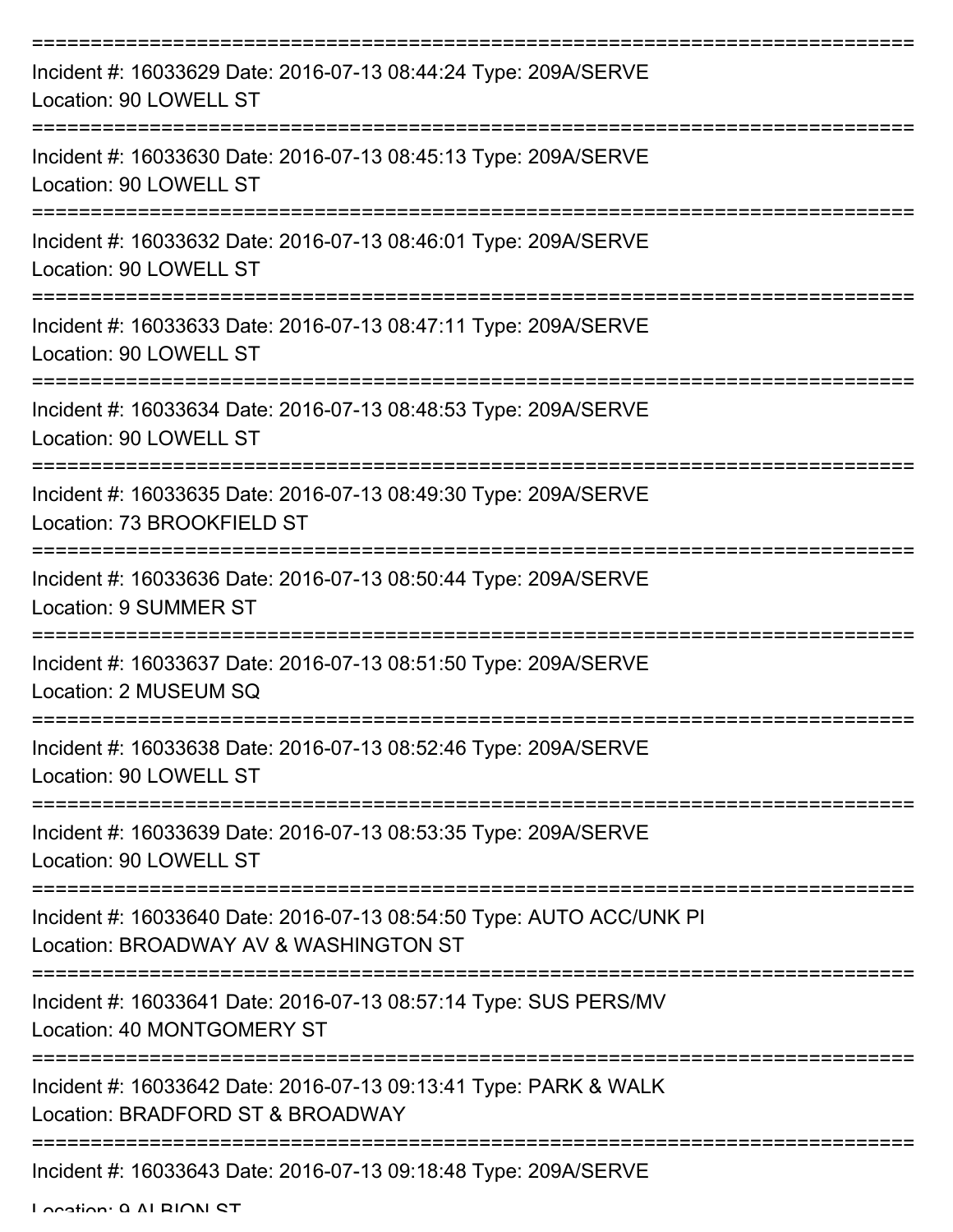| Incident #: 16033644 Date: 2016-07-13 09:25:45 Type: 209A/SERVE<br>Location: 20 B ALLSTON ST         |
|------------------------------------------------------------------------------------------------------|
| Incident #: 16033645 Date: 2016-07-13 09:29:33 Type: M/V STOP<br>Location: BROADWAY & WATER ST       |
| Incident #: 16033646 Date: 2016-07-13 09:29:51 Type: MEDIC SUPPORT<br>Location: 166 ESSEX ST         |
| Incident #: 16033647 Date: 2016-07-13 09:31:56 Type: RECOV/STOL/MV<br>Location: 3EH646 / BOEHM ST    |
| Incident #: 16033648 Date: 2016-07-13 09:33:30 Type: M/V STOP<br>Location: BROADWAY & WATER ST       |
| Incident #: 16033649 Date: 2016-07-13 09:37:50 Type: TOW OF M/V<br>Location: 21 MONTGOMERY ST        |
| Incident #: 16033650 Date: 2016-07-13 09:39:18 Type: 209A/SERVE<br>Location: 355 PARK ST             |
| Incident #: 16033651 Date: 2016-07-13 09:46:27 Type: 209A/SERVE<br>Location: 286 BROADWAY            |
| Incident #: 16033652 Date: 2016-07-13 09:58:16 Type: 209A/SERVE<br>Location: 570 HAVERHILL ST        |
| Incident #: 16033653 Date: 2016-07-13 10:03:36 Type: M/V STOP<br>Location: FARNHAM ST & SHAWSHEEN RD |
| Incident #: 16033654 Date: 2016-07-13 10:04:58 Type: 209A/SERVE<br>Location: 85 COLUMBUS AV          |
| Incident #: 16033655 Date: 2016-07-13 10:06:56 Type: TRESPASSING<br>Location: 3 GROVE ST             |
| Incident #: 16033656 Date: 2016-07-13 10:16:47 Type: MEDIC SUPPORT<br>Location: 50 BROADWAY          |
| Incident #: 16033659 Date: 2016-07-13 10:17:21 Type: STOLEN PROP<br>Location: 6 INMAN ST #21         |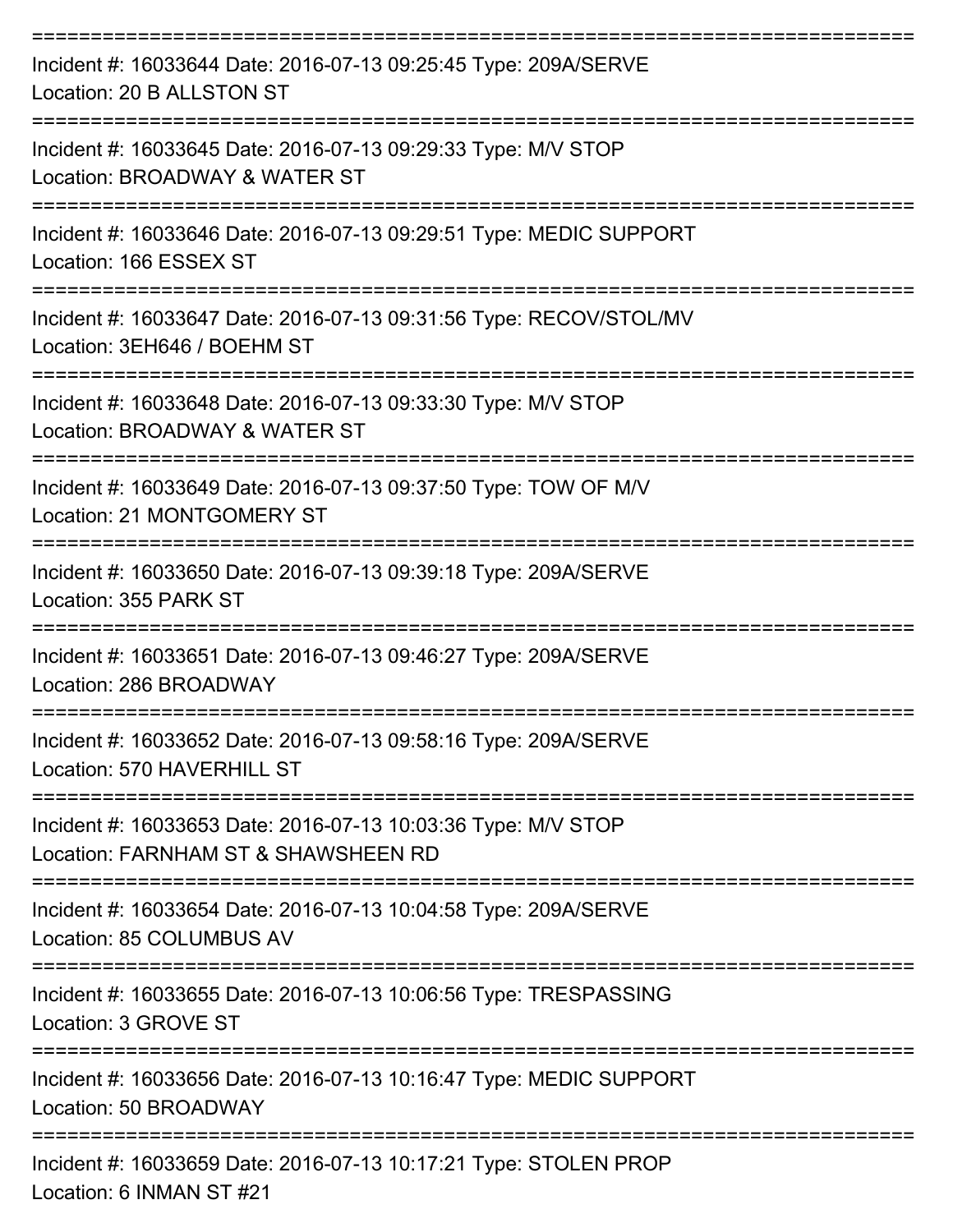| Incident #: 16033657 Date: 2016-07-13 10:19:01 Type: INVESTIGATION<br>Location: 90 LOWELL ST                                        |
|-------------------------------------------------------------------------------------------------------------------------------------|
| :==================================<br>Incident #: 16033658 Date: 2016-07-13 10:19:47 Type: INVESTIGATION<br>Location: 90 LOWELL ST |
| Incident #: 16033663 Date: 2016-07-13 10:20:34 Type: HARASSMENT<br>Location: 129 WATER ST #1<br>=================================   |
| Incident #: 16033660 Date: 2016-07-13 10:20:41 Type: INVESTIGATION<br>Location: 90 LOWELL ST                                        |
| Incident #: 16033661 Date: 2016-07-13 10:22:12 Type: INVESTIGATION<br>Location: MERRIMACK ST & PARKER ST                            |
| Incident #: 16033662 Date: 2016-07-13 10:24:27 Type: DISTURBANCE<br>Location: 280 S UNION ST                                        |
| Incident #: 16033664 Date: 2016-07-13 10:26:11 Type: SPECIAL CHECK<br>Location: 50 HIGH ST                                          |
| Incident #: 16033665 Date: 2016-07-13 10:30:59 Type: 209A/SERVE<br>Location: 60 BERNARD AV                                          |
| Incident #: 16033666 Date: 2016-07-13 10:33:53 Type: AUTO ACC/NO PI<br>Location: TREMONT ST & FRANKLIN                              |
| Incident #: 16033667 Date: 2016-07-13 10:36:47 Type: M/V STOP<br>Location: S UNION ST & SALEM ST                                    |
| Incident #: 16033668 Date: 2016-07-13 10:39:27 Type: LIC PLATE STO<br>Location: 31 HANCOCK ST                                       |
| Incident #: 16033669 Date: 2016-07-13 10:45:23 Type: MEDIC SUPPORT<br>Location: 9 SUMMER ST #S210                                   |
| Incident #: 16033670 Date: 2016-07-13 10:45:58 Type: 209A/SERVE<br>Location: 26 MARKET ST                                           |
| Incident #: 16033671 Date: 2016-07-13 10:53:52 Type: 209A/SERVE<br>Location: 205 FARNHAM ST                                         |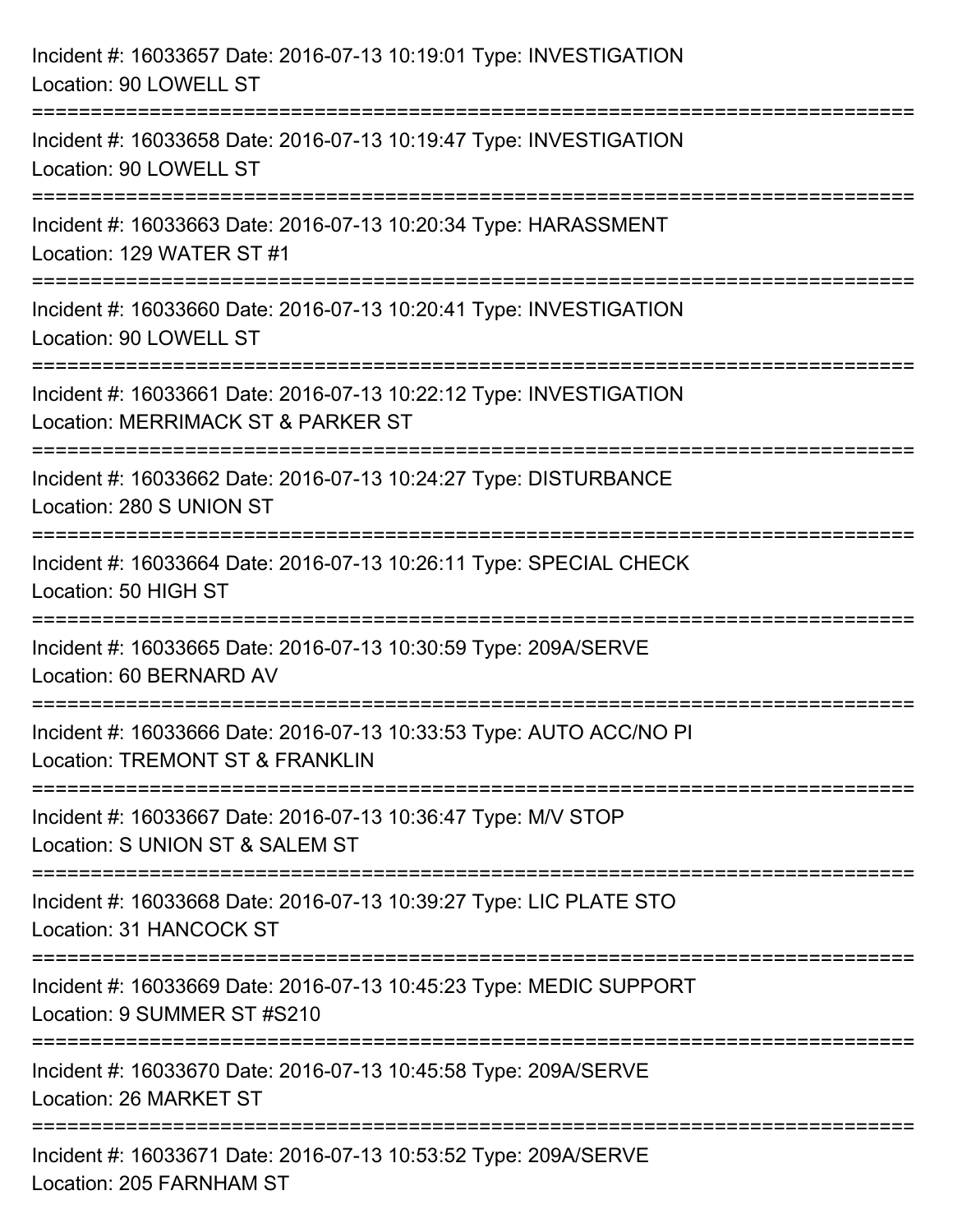| Incident #: 16033672 Date: 2016-07-13 10:55:03 Type: ALARM/BURG<br>Location: 52 OSGOOD ST                                                 |
|-------------------------------------------------------------------------------------------------------------------------------------------|
| =================================<br>Incident #: 16033673 Date: 2016-07-13 11:07:58 Type: PARK & WALK<br>Location: MARKET ST & S UNION ST |
| Incident #: 16033674 Date: 2016-07-13 11:11:05 Type: STOLEN PROP<br>Location: 11 E DALTON ST                                              |
| Incident #: 16033677 Date: 2016-07-13 11:11:59 Type: THREATS<br>Location: 280 MERRIMACK ST<br>===================<br>--------------       |
| Incident #: 16033675 Date: 2016-07-13 11:15:14 Type: TOW OF M/V<br>Location: 25 LOGAN ST                                                  |
| Incident #: 16033676 Date: 2016-07-13 11:17:29 Type: PARK & WALK<br>Location: BRADFORD ST & BROADWAY<br>:=======================          |
| Incident #: 16033678 Date: 2016-07-13 11:23:00 Type: WARRANT SERVE<br>Location: 101 S BOWDOIN ST                                          |
| Incident #: 16033679 Date: 2016-07-13 11:33:05 Type: AUTO ACC/NO PI<br>Location: COMMON ST & NEWBURY ST                                   |
| Incident #: 16033681 Date: 2016-07-13 11:39:21 Type: CK WELL BEING<br>Location: 50 BROADWAY                                               |
| Incident #: 16033680 Date: 2016-07-13 11:40:22 Type: M/V STOP<br>Location: FERRY ST & PLEASANT ST                                         |
| Incident #: 16033682 Date: 2016-07-13 11:51:02 Type: AUTO ACC/PED<br>Location: ESSEX ST & FLORAL ST                                       |
| Incident #: 16033683 Date: 2016-07-13 12:12:45 Type: DISTURBANCE<br>Location: 21 OHIO AV #APT 1                                           |
| Incident #: 16033684 Date: 2016-07-13 12:22:34 Type: AUTO ACC/PI<br>Location: 304 ERVING AV                                               |
| Incident #: 16033685 Date: 2016-07-13 12:26:49 Type: M/V STOP<br>Location: HAVERHILL ST & JACKSON ST                                      |

===========================================================================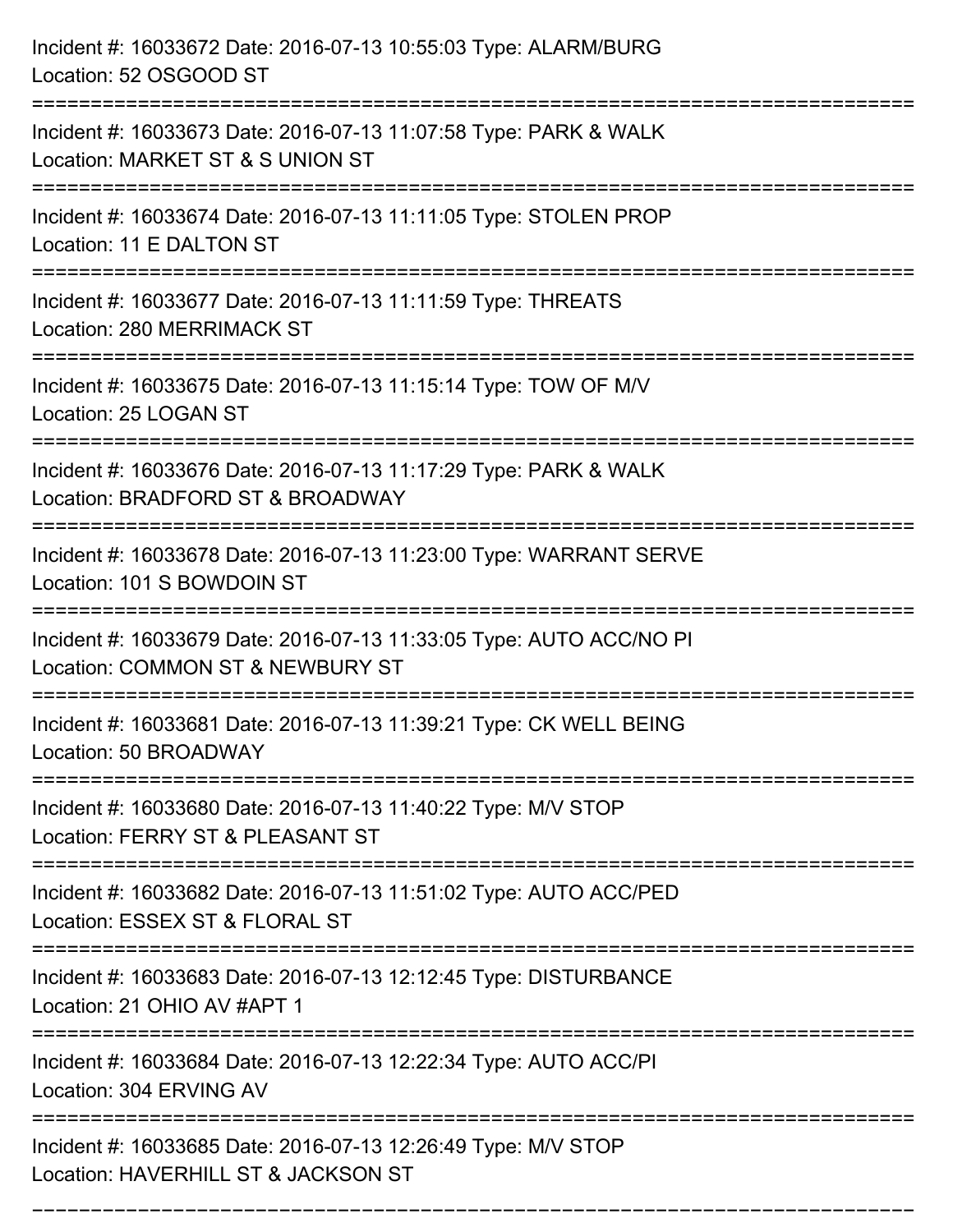| Incident #: 16033686 Date: 2016-07-13 12:28:20 Type: THREATS<br>Location: 90 LOWELL ST                                                  |
|-----------------------------------------------------------------------------------------------------------------------------------------|
| Incident #: 16033687 Date: 2016-07-13 12:35:11 Type: INVESTIGATION<br><b>Location: SHAWSHEEN RD</b>                                     |
| Incident #: 16033688 Date: 2016-07-13 12:47:17 Type: MEDIC SUPPORT<br>Location: BROADWAY & CROSS ST                                     |
| Incident #: 16033689 Date: 2016-07-13 12:51:52 Type: HIT & RUN M/V<br>Location: 140 WEST ST                                             |
| Incident #: 16033690 Date: 2016-07-13 13:05:41 Type: MEDIC SUPPORT<br><b>Location: PEMBERTON PARK</b><br>============================== |
| Incident #: 16033691 Date: 2016-07-13 13:10:19 Type: SPECIAL CHECK<br>Location: CRAWFORD ST & EXETER ST                                 |
| Incident #: 16033692 Date: 2016-07-13 13:15:44 Type: NOTIFICATION<br>Location: 131 S UNION ST #3<br>===============================     |
| Incident #: 16033693 Date: 2016-07-13 13:18:36 Type: M/V STOP<br>Location: RT 114 & GRAFTON ST                                          |
| Incident #: 16033694 Date: 2016-07-13 13:21:00 Type: TOW OF M/V<br>Location: 46 WASHINGTON ST                                           |
| =================<br>Incident #: 16033695 Date: 2016-07-13 13:24:51 Type: SPECIAL CHECK<br><b>Location: 51 LAWRENCE ST</b>              |
| Incident #: 16033696 Date: 2016-07-13 13:29:50 Type: MV/BLOCKING<br>Location: 8 E. HAVERHILL ST                                         |
| Incident #: 16033697 Date: 2016-07-13 13:38:23 Type: M/V STOP<br>Location: 252NG6 / FRANKLIN ST & HAVERHILL ST                          |
| Incident #: 16033698 Date: 2016-07-13 13:47:42 Type: FIGHT<br>Location: 62 HAMPSHIRE ST #2                                              |
| Incident #: 16033699 Date: 2016-07-13 13:52:55 Type: WOMAN DOWN<br>Location: 233 LAWRENCE ST                                            |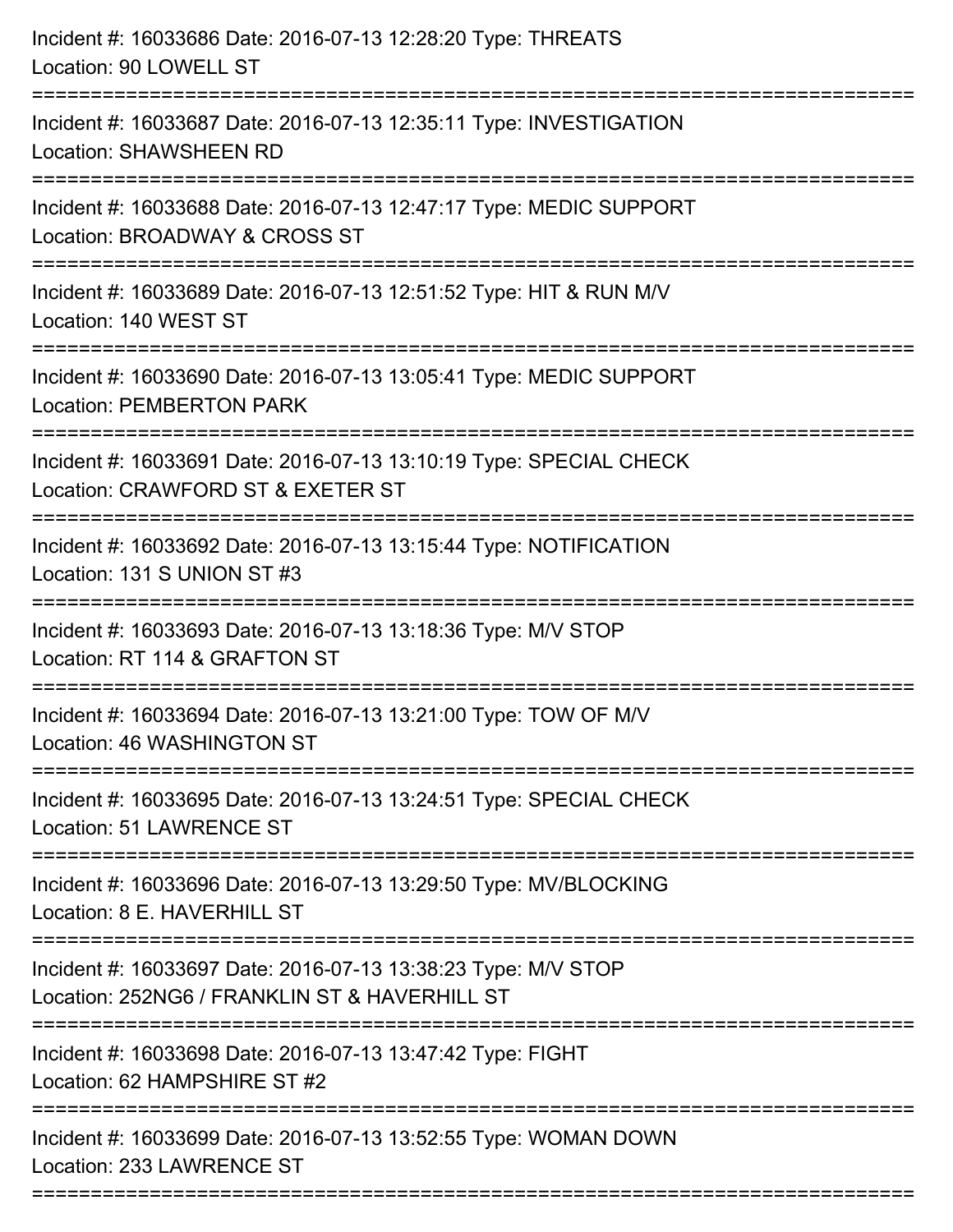| ----------------------------------<br>Incident #: 16033701 Date: 2016-07-13 14:05:40 Type: ESCORT<br>Location: 2 APPLETON ST<br>Incident #: 16033702 Date: 2016-07-13 14:09:07 Type: SPECIAL CHECK<br>Location: 50 HIGH ST<br>Incident #: 16033703 Date: 2016-07-13 14:22:46 Type: SPECIAL CHECK<br>Location: 50 HIGH ST<br>Incident #: 16033704 Date: 2016-07-13 14:48:32 Type: DRUG VIO<br>Location: 177 FERRY ST<br>==========================<br>Incident #: 16033705 Date: 2016-07-13 15:07:01 Type: M/V STOP |
|--------------------------------------------------------------------------------------------------------------------------------------------------------------------------------------------------------------------------------------------------------------------------------------------------------------------------------------------------------------------------------------------------------------------------------------------------------------------------------------------------------------------|
|                                                                                                                                                                                                                                                                                                                                                                                                                                                                                                                    |
|                                                                                                                                                                                                                                                                                                                                                                                                                                                                                                                    |
|                                                                                                                                                                                                                                                                                                                                                                                                                                                                                                                    |
|                                                                                                                                                                                                                                                                                                                                                                                                                                                                                                                    |
| Location: 348 LOWELL ST                                                                                                                                                                                                                                                                                                                                                                                                                                                                                            |
| Incident #: 16033706 Date: 2016-07-13 15:13:22 Type: INVEST CONT<br>Location: 49 WARREN                                                                                                                                                                                                                                                                                                                                                                                                                            |
| Incident #: 16033708 Date: 2016-07-13 15:20:56 Type: HIT & RUN M/V<br>Location: CROSBY ST & S BROADWAY                                                                                                                                                                                                                                                                                                                                                                                                             |
| =========================<br>Incident #: 16033707 Date: 2016-07-13 15:21:45 Type: GENERAL SERV<br>Location: BRUCE ST & ERVING AV                                                                                                                                                                                                                                                                                                                                                                                   |
| Incident #: 16033709 Date: 2016-07-13 15:32:12 Type: M/V STOP<br>Location: LOWELL & BROADWAY                                                                                                                                                                                                                                                                                                                                                                                                                       |
| Incident #: 16033710 Date: 2016-07-13 15:36:42 Type: M/V STOP<br>Location: LOWELL & BROADWAY                                                                                                                                                                                                                                                                                                                                                                                                                       |
| Incident #: 16033711 Date: 2016-07-13 15:38:04 Type: MEDIC SUPPORT<br>Location: 343 LOWELL ST                                                                                                                                                                                                                                                                                                                                                                                                                      |
| Incident #: 16033712 Date: 2016-07-13 15:38:07 Type: MAL DAMAGE<br>Location: SPEEDWAY / 615 BROADWAY                                                                                                                                                                                                                                                                                                                                                                                                               |
| Incident #: 16033713 Date: 2016-07-13 15:43:31 Type: ALARM/BURG<br>Location: PIARCE RESD / 7 PILGRIM RD                                                                                                                                                                                                                                                                                                                                                                                                            |

Incident #: 16033715 Date: 2016 07 13 16:13:35 Type: LOST PROPERTY<br>.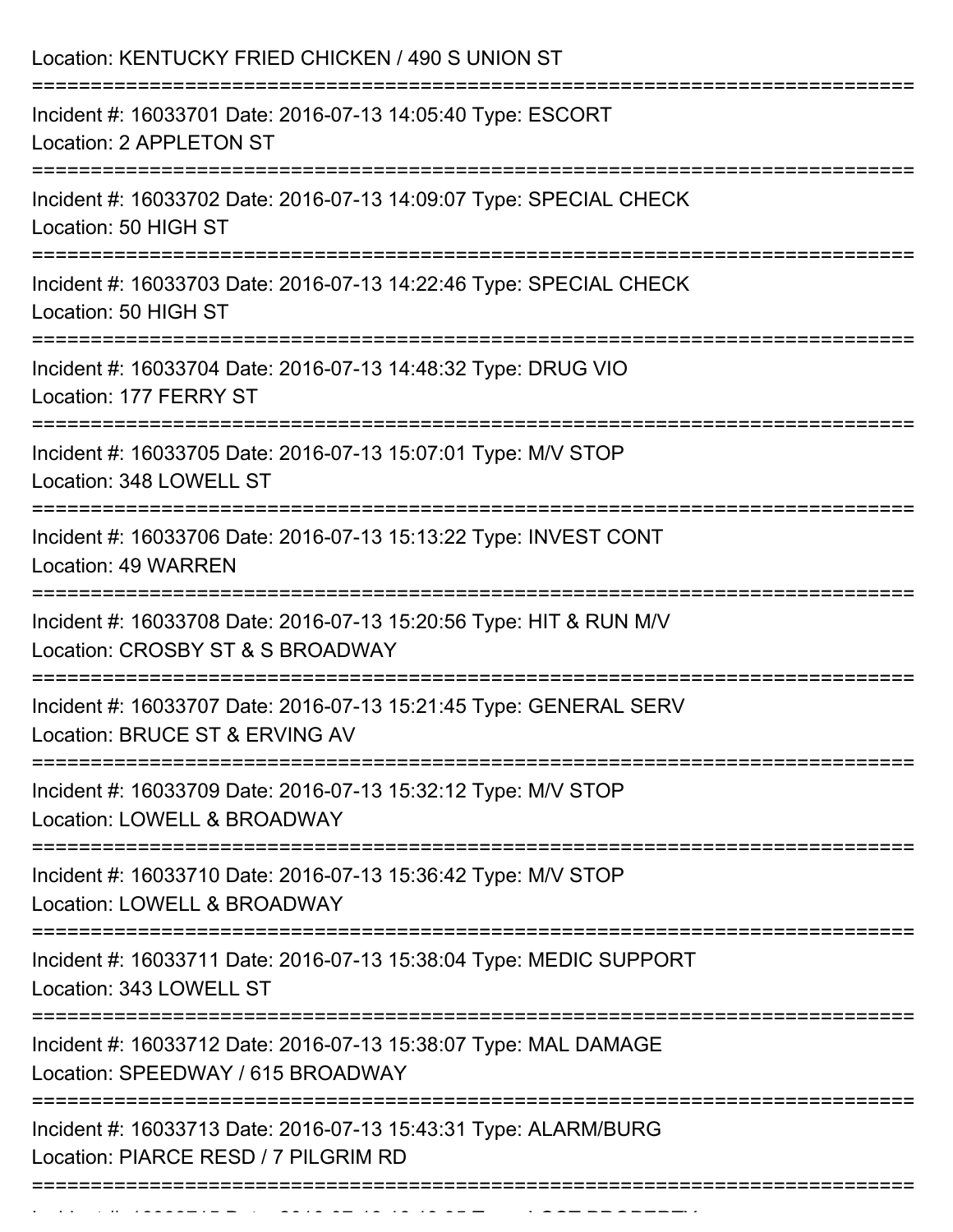Location: 281 JACKSON ST =========================================================================== Incident #: 16033714 Date: 2016-07-13 16:14:16 Type: SUS PERS/MV Location: 63 WILMOT ST =========================================================================== Incident #: 16033716 Date: 2016-07-13 16:15:48 Type: ANIMAL COMPL Location: 29 RAILROAD ST =========================================================================== Incident #: 16033717 Date: 2016-07-13 16:18:03 Type: M/V STOP Location: 67 WINTHROP AV =========================================================================== Incident #: 16033718 Date: 2016-07-13 16:19:51 Type: AUTO ACC/NO PI Location: 120 BRADFORD ST =========================================================================== Incident #: 16033719 Date: 2016-07-13 16:21:00 Type: SUS PERS/MV Location: 1 LAWRENCE ST =========================================================================== Incident #: 16033720 Date: 2016-07-13 16:35:42 Type: DISTURBANCE Location: TEDESCHI / 603 ANDOVER ST =========================================================================== Incident #: 16033721 Date: 2016-07-13 16:37:56 Type: SUICIDE ATTEMPT Location: PEMBERTON WY =========================================================================== Incident #: 16033722 Date: 2016-07-13 16:52:28 Type: LARCENY/PAST Location: 163 PARK ST #1 =========================================================================== Incident #: 16033723 Date: 2016-07-13 16:58:08 Type: NOISE ORD Location: 14 E PLATT ST =========================================================================== Incident #: 16033724 Date: 2016-07-13 17:01:26 Type: AUTO ACC/NO PI Location: 199 LAWRENCE ST =========================================================================== Incident #: 16033725 Date: 2016-07-13 17:13:33 Type: SUS PERS/MV Location: LESLIE ST & WOODLAND ST =========================================================================== Incident #: 16033726 Date: 2016-07-13 17:39:15 Type: M/V STOP Location: S UNION ST & SALEM ST =========================================================================== Incident #: 16033727 Date: 2016-07-13 17:44:37 Type: AUTO ACC/PI Location: FRANKLIN ST & METHUEN ST ======================================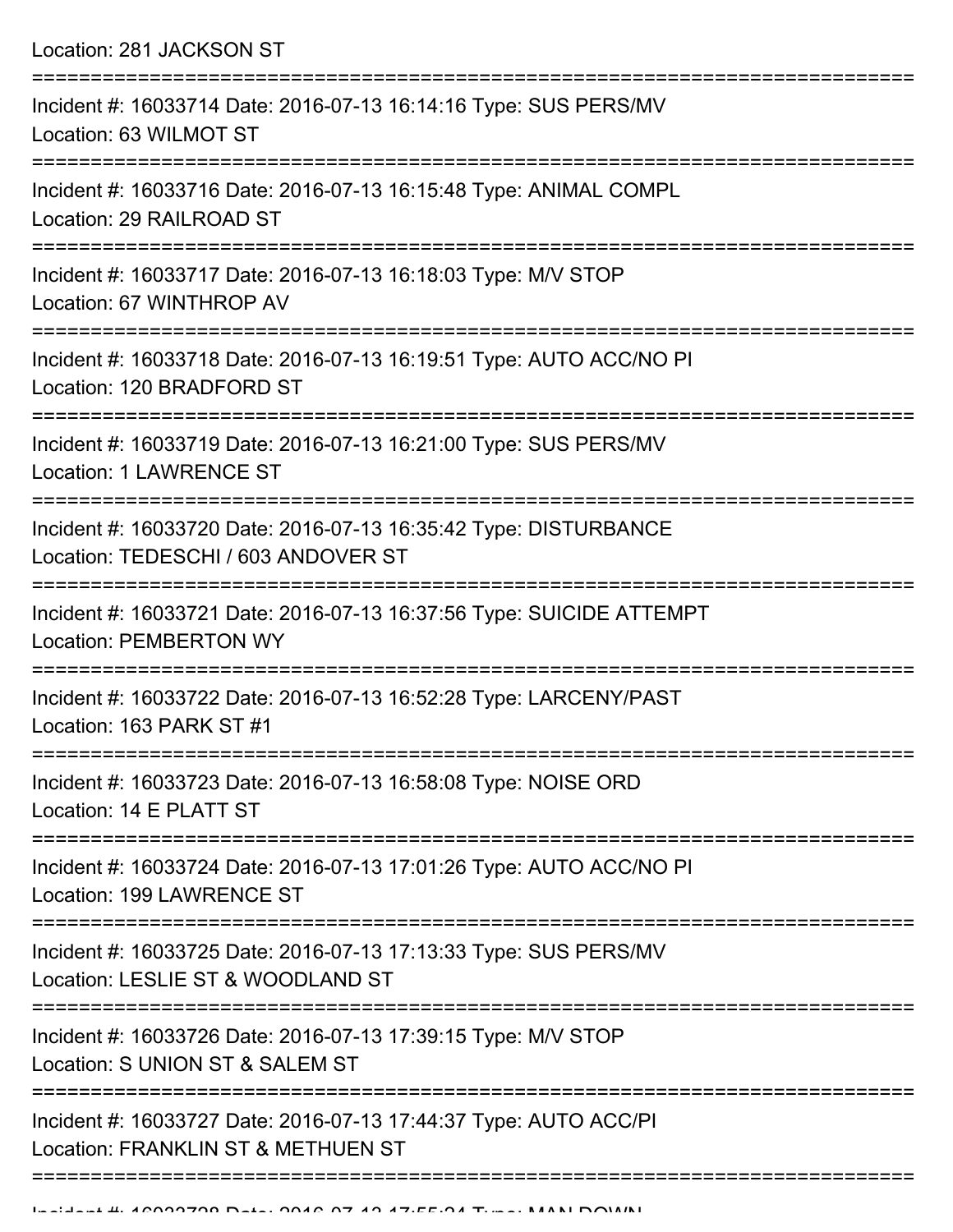| Location: CARVER ST & SALEM ST                                                                                       |
|----------------------------------------------------------------------------------------------------------------------|
| Incident #: 16033729 Date: 2016-07-13 17:55:57 Type: 209A/VIOLATION<br>Location: 203 HAVERHILL ST                    |
| Incident #: 16033730 Date: 2016-07-13 17:59:29 Type: GENERAL SERV<br>Location: 11 SUMMER ST                          |
| Incident #: 16033732 Date: 2016-07-13 18:00:05 Type: 209A/SERVE<br><b>Location: 11 LAWRENCE ST</b>                   |
| Incident #: 16033731 Date: 2016-07-13 18:00:39 Type: ALARM/BURG<br>Location: RESD; LOVE-PRITCHARD / 12 CRESTSHIRE DR |
| Incident #: 16033733 Date: 2016-07-13 18:17:26 Type: GENERAL SERV<br>Location: 82 BOWDOIN ST                         |
| Incident #: 16033734 Date: 2016-07-13 18:21:04 Type: AUTO ACC/NO PI<br>Location: GROVE ST & PROSPECT ST              |
| Incident #: 16033735 Date: 2016-07-13 18:24:13 Type: AUTO ACC/NO PI<br>Location: PHILLIPS ST & WINTHROP AV           |
| Incident #: 16033736 Date: 2016-07-13 18:34:52 Type: LOST PROPERTY<br>Location: HAVERHILL ST & JACKSON ST            |
| Incident #: 16033737 Date: 2016-07-13 18:48:12 Type: AUTO ACC/NO PI<br>Location: FRANKLIN ST & METHUEN ST            |
| Incident #: 16033738 Date: 2016-07-13 19:01:01 Type: DK (DRUNK)<br>Location: 130 NEWBURY ST                          |
| Incident #: 16033739 Date: 2016-07-13 19:11:14 Type: SUS PERS/MV<br>Location: HILLSIDE AV                            |
| Incident #: 16033740 Date: 2016-07-13 19:12:57 Type: DOMESTIC/PROG<br>Location: 62 HAMPSHIRE ST #2-B                 |
| Incident #: 16033741 Date: 2016-07-13 19:16:47 Type: AUTO ACC/NO PI<br>Location: N PARISH RD & PHILLIPS ST           |
| $ACOO2742$ Deta: $2046.07.42.40.40.20$ Tupe: MANLDOMA                                                                |

Incident #: 16033742 Date: 2016-07-13 19:18:30 Type: MAN DOWN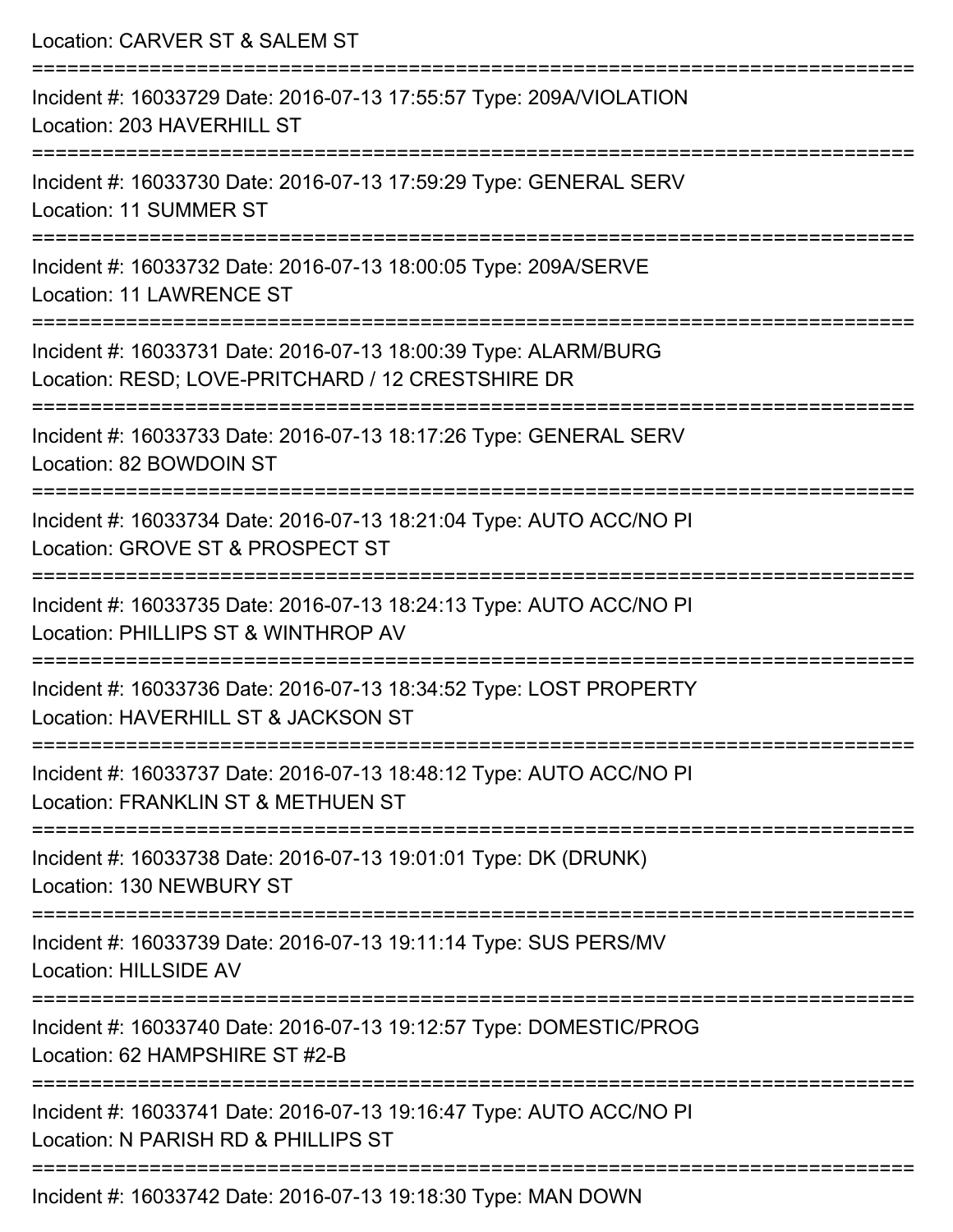| Incident #: 16033743 Date: 2016-07-13 19:26:01 Type: SEX OFF. PAST<br>Location: 320 S BROADWAY                                   |
|----------------------------------------------------------------------------------------------------------------------------------|
| Incident #: 16033744 Date: 2016-07-13 19:27:16 Type: ALARM/BURG<br>Location: ARLINGTON SCHOOL / 150 ARLINGTON ST                 |
| Incident #: 16033745 Date: 2016-07-13 19:29:02 Type: ANIMAL COMPL<br>Location: 39 HANCOCK ST                                     |
| Incident #: 16033746 Date: 2016-07-13 19:31:51 Type: AMBULANCE ASSSI<br>Location: HAVERHILL ST & JACKSON ST                      |
| Incident #: 16033747 Date: 2016-07-13 19:35:26 Type: SUICIDE ATTEMPT<br>Location: 18 HOLTON ST FL 1                              |
| Incident #: 16033748 Date: 2016-07-13 19:43:47 Type: SUS PERS/MV<br>Location: LEXINGTON ST & MYRTLE ST                           |
| =========================<br>Incident #: 16033749 Date: 2016-07-13 19:45:02 Type: NOISE ORD<br>Location: EVERETT ST & SANBORN ST |
| Incident #: 16033750 Date: 2016-07-13 19:47:32 Type: DISTURBANCE<br>Location: 95 PARK ST                                         |
| Incident #: 16033751 Date: 2016-07-13 19:56:35 Type: TRESPASSING<br>Location: 159 FOSTER ST                                      |
| Incident #: 16033752 Date: 2016-07-13 20:00:19 Type: AUTO ACC/PI<br>Location: MARKET ST & PARKER ST                              |
| Incident #: 16033753 Date: 2016-07-13 20:16:23 Type: TRESPASSING<br>Location: HIGGINS STATE POOL / 180 CRAWFORD ST               |
| Incident #: 16033754 Date: 2016-07-13 20:44:42 Type: M/V STOP<br>Location: AVON ST & SAUNDERS ST                                 |
| Incident #: 16033755 Date: 2016-07-13 20:52:14 Type: NOISE ORD<br>Location: 326 LAWRENCE ST                                      |
| Incident #: 16033756 Date: 2016-07-13 21:02:54 Type: SUS PERS/MV                                                                 |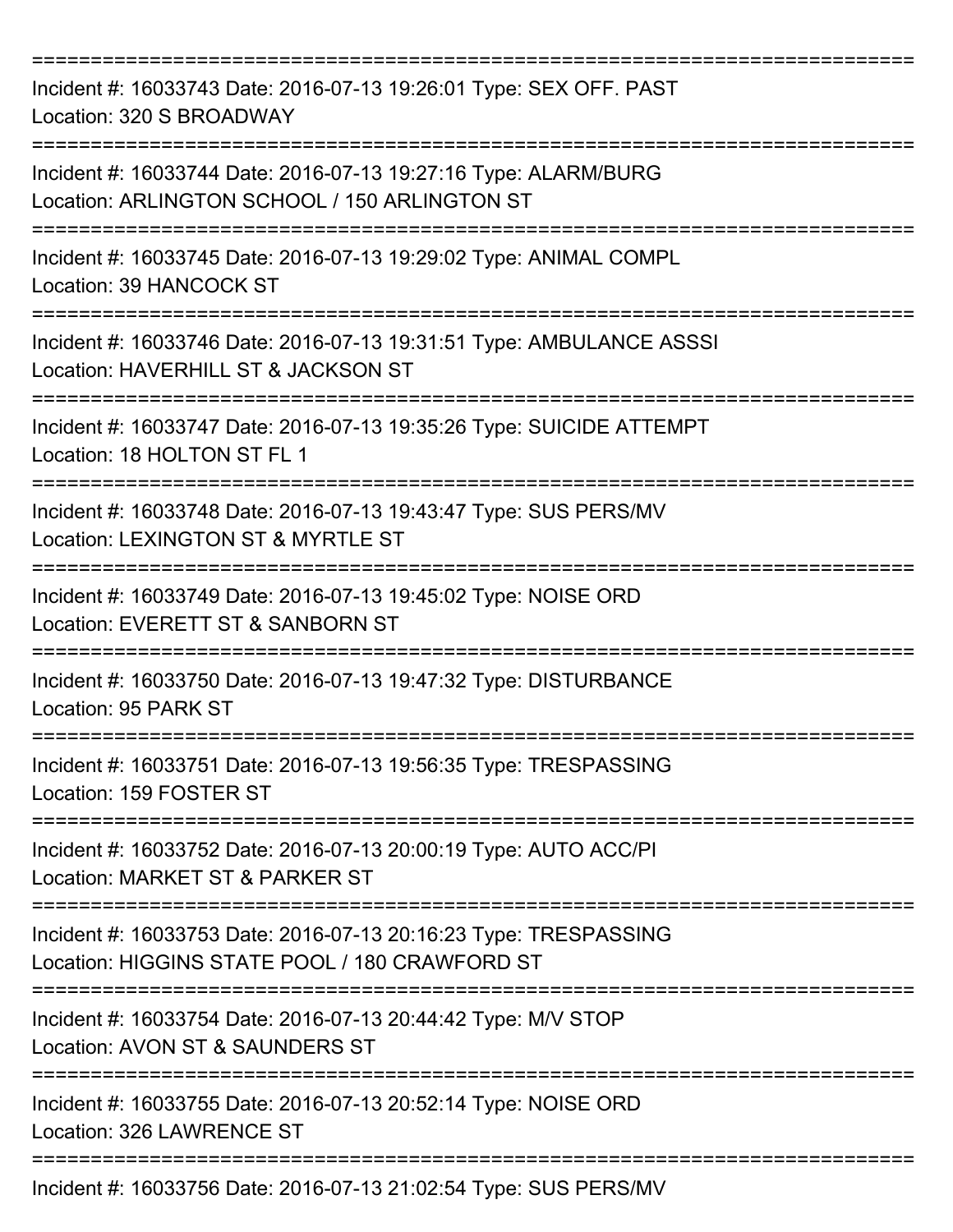| Incident #: 16033757 Date: 2016-07-13 21:06:54 Type: UNKNOWN PROB<br>Location: 103 SUMMER ST         |
|------------------------------------------------------------------------------------------------------|
| Incident #: 16033758 Date: 2016-07-13 21:08:42 Type: ALARM/BURG<br>Location: 258 E HAVERHILL ST      |
| Incident #: 16033759 Date: 2016-07-13 21:09:31 Type: ALARM/BURG<br>Location: 38 BEACONSFIELD ST      |
| Incident #: 16033760 Date: 2016-07-13 21:17:01 Type: DRUG VIO<br>Location: 133 ESSEX ST              |
| Incident #: 16033761 Date: 2016-07-13 21:23:14 Type: FIRE WORKS<br>Location: ABBOTT ST & PHILLIPS ST |
| Incident #: 16033762 Date: 2016-07-13 21:23:45 Type: FIRE WORKS<br>Location: 258 E HAVERHILL ST      |
| Incident #: 16033763 Date: 2016-07-13 21:36:14 Type: TOW OF M/V<br>Location: 69 COOLIDGE ST          |
| Incident #: 16033764 Date: 2016-07-13 21:58:59 Type: DOMESTIC/PAST<br>Location: 151 S UNION ST       |
| Incident #: 16033765 Date: 2016-07-13 22:00:36 Type: M/V STOP<br>Location: 229 E HAVERHILL ST        |
| Incident #: 16033766 Date: 2016-07-13 22:18:01 Type: ALARM/HOLD<br>Location: 61 BRADFORD ST #6       |
| Incident #: 16033767 Date: 2016-07-13 22:46:57 Type: KEEP PEACE<br>Location: 19 KENDALL ST           |
| Incident #: 16033768 Date: 2016-07-13 22:50:28 Type: MAL DAMAGE<br>Location: 315 PROSPECT ST         |
| Incident #: 16033769 Date: 2016-07-13 23:05:31 Type: SUS PERS/MV<br>Location: 187 CRAWFORD ST        |
| Incident #: 16033770 Date: 2016-07-13 23:55:19 Type: MAL DAMAGE                                      |